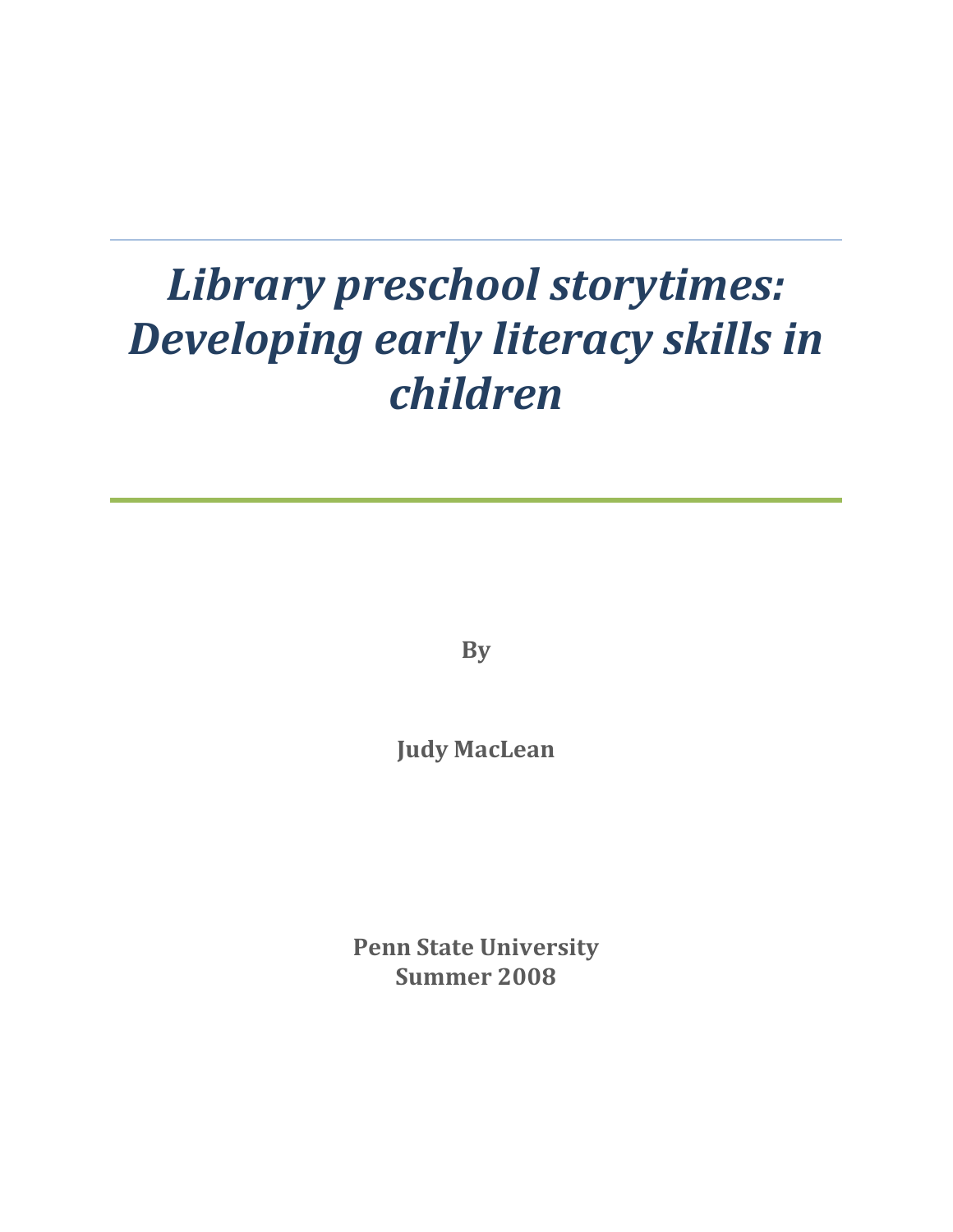## *Library preschool storytimes: Developing early literacy skills in children*

Public libraries have traditionally offered early literacy programming to preschool children in the form of storytimes. Through the use of a wide range of high-quality picture books, songs, poetry, fingerplays, puppets and crafts, public libraries have been making literacy fun! They have created inviting spaces for children to enjoy literacy-rich, hands-on experiences in an interactive and caring environment. Many public libraries have also provided tips for parents and caregivers on how to select and use age appropriate materials for their children.

By capturing a child's interest and imagination early, librarians intuitively believe that they help children discover that libraries and literacy can be an enjoyable and valued part of their lives. Librarians believe that young children who become regular library users will benefit from the meaningful early literacy experiences available through storytimes. They also believe that this will allow children to develop the early literacy, communication and social skills needed to be ready to learn by the time they enter school.

Do public library storytimes prepare children to be ready to learn when they enter school? Is there scientific research to support these intuitive beliefs or are librarians simply providing a frazzled mother a coffee and a much needed break on a Tuesday morning when they entertain her child? Are public libraries really setting the stage for future successes in learning?

#### *DEFINITIONS*

 To better understand the role of public libraries in the literacy development of a child, it is necessary to define the terms early literacy, emergent literacy and school readiness.

**Early literacy** refers to what children know about reading and writing before they actually learn to read and write. It is not the teaching of reading but instead involves the building of a foundation for reading so when children are taught to read, they will be ready (Ghoting, 2006).

 "**Emergent literacy** refers to the early literacy concepts, skills, and positive attitudes that form the foundation for subsequent reading and writing achievement" (Henry, 2004). It is the understanding that print letters have sounds that can create words, and that these words can be read from left to right to tell a story. It involves children playing and being creative by telling, writing or acting out their own stories. These, and other early literacy skills, help to build a solid foundation for literacy learning.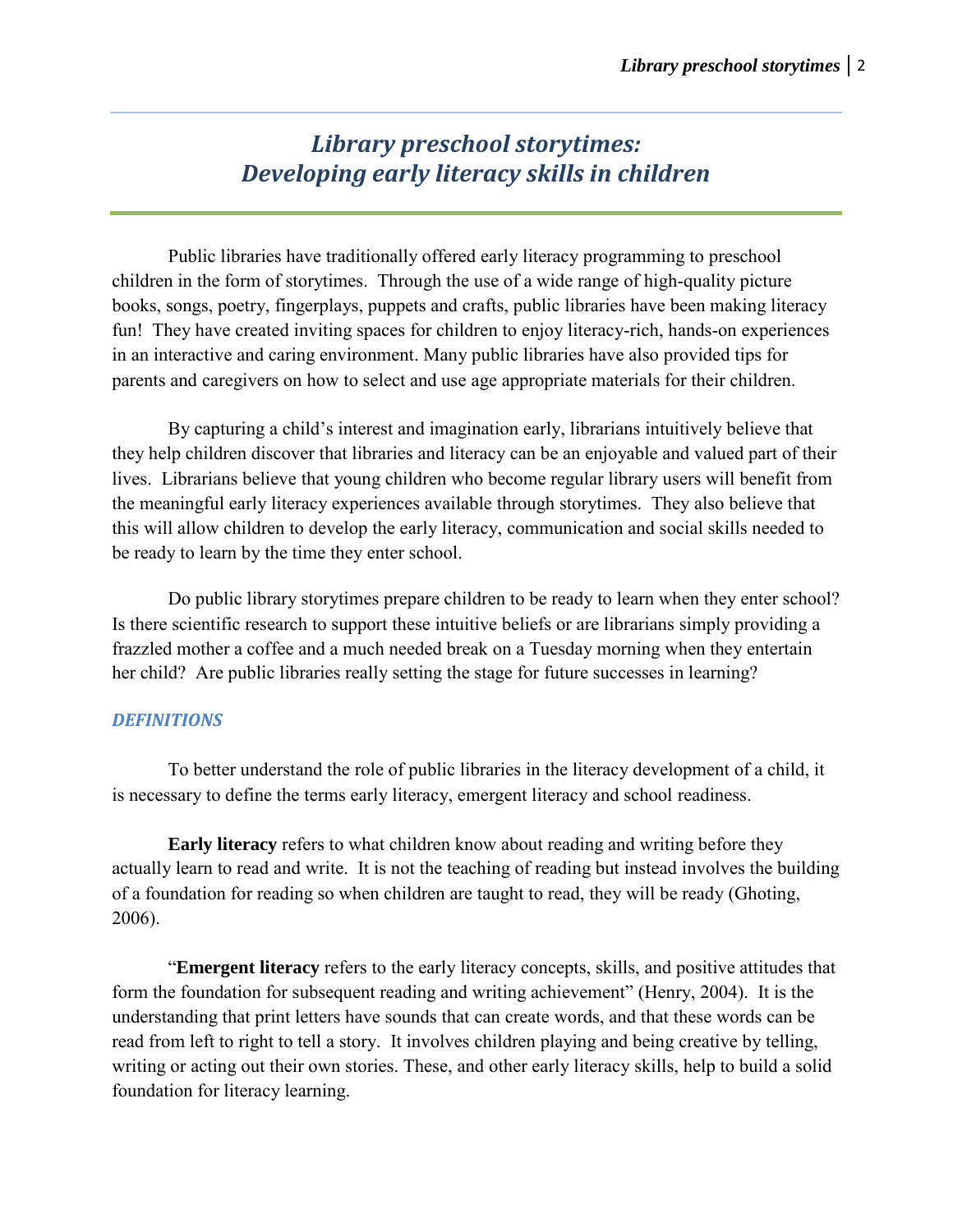**School readiness** refers to a combination of the different skills that lead to school success. These include positive early literacy experiences, physical and mental health, social skills, playing well with others, as well as basic cognitive skills, curiosity and enthusiasm about learning (Daimant-Cohen, 2007).

### *LITERATURE REVIEW*

 Although educators often vary on their expectations of children entering school, there was general agreement in the literature of six pre-reading skills that children must have before they can learn to read. These act as the building blocks for future success in reading (Utah, [n.d.], Shirley-Kirkland, 2002, Arnold, 2003, Ghoting, 2006). These skills include:

- Print motivation thinking that books and reading are fun
- Vocabulary knowing the names of things
- Print awareness recognizing print and understanding how books work
- Letter knowledge understanding that each letter has its own name and sounds
- Narrative skills being able to tell stories and describe things
- Phonological awareness being able to recognize and play with the smaller sounds that make up words.

A review of the literature shows that there is evidence to support that meaningful literacy activities, such as reading, singing and playing with children, can impact a child's brain development and subsequently help provide them with the pre-reading skills they need to start school. These literacy activities are found in public library storytimes and provide evidence to support the intuitive beliefs held by librarians that preschool storytimes can and do make a difference!

> *Meaningful literacy activities can impact a child's brain development.*

Children begin to learn early literacy skills at birth through everyday interactions such as sharing books, telling stories, singing songs, talking to one another, or pointing out and naming objects (Bohrer, 2005, Ghoting, 2006, Daimant-Cohen, 2007). These activities help expand their vocabularies, broaden and enrich their experiences and stimulate brain development.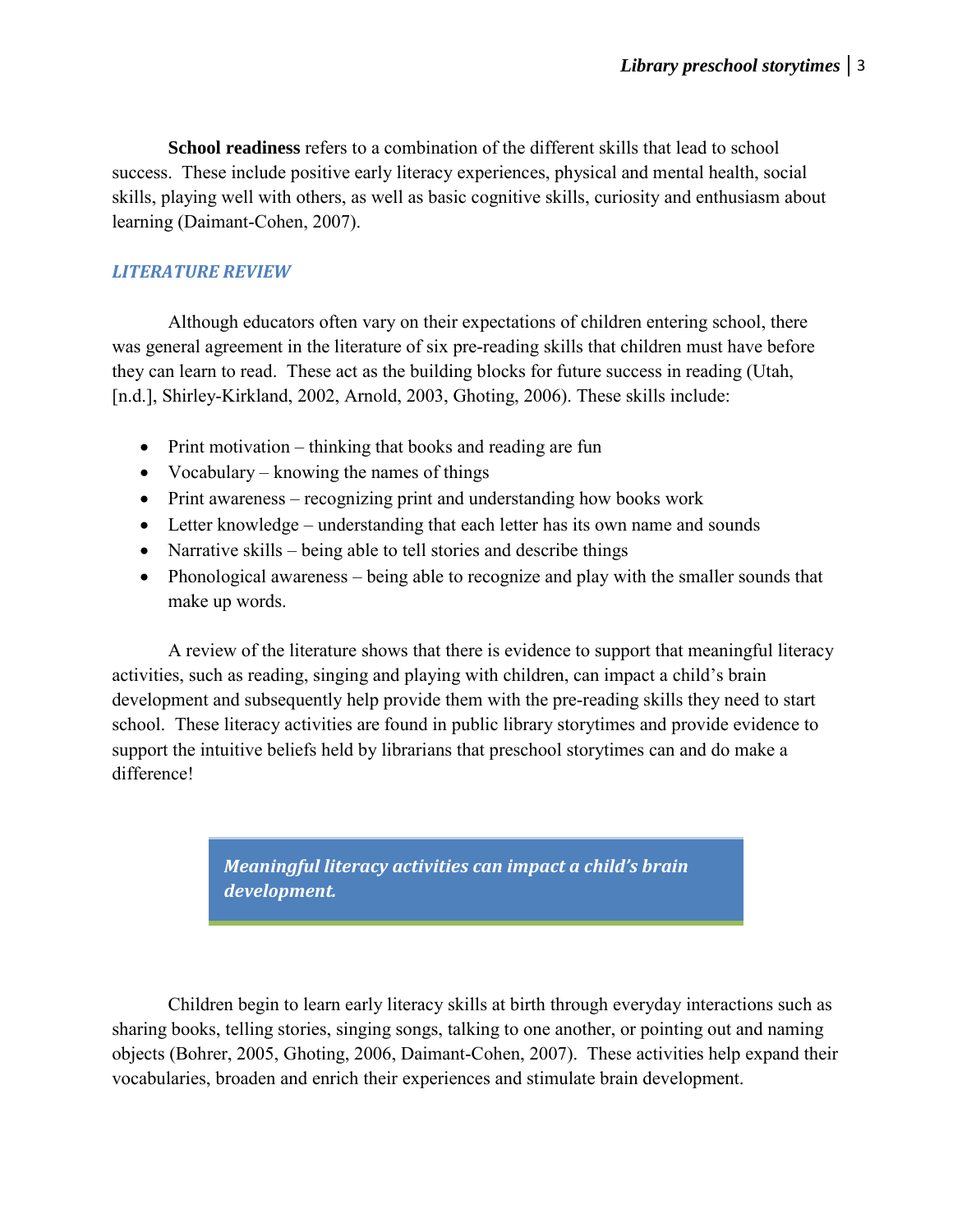Engaging children in what is being read further promotes their critical and imaginative thinking. It also improves their intellectual and emotional development, and helps them acquire the pre-reading skills needed for reading success in school (Fiore, 2001, McGill, 2003).

 In her 2003 American Libraries article *Public libraries and early literacy: raising a reader,* Renea Arnold, program manager for Early Childhood Resources at the Multnomah County Library in Portland, Oregon states that

*"The most significant research to impact library programming is the clear evidence that phonological sensitivity and letter knowledge skills are highly predictive of later reading success. Although children need direct instruction to gain these skills, the skills are not reached through drills, but by engaging them in fun, interactive, age-appropriate activities.*

*Literacy development can be greatly enhanced by simple interactions. Repeated reading of rhymes, poems, or stories with rhyming words help children notice sound patterns. Clapping out syllables in their names or characters in a book helps children begin to separate sounds in words. Other fun games include searching for things on a page that begin with the "n" sound or singing songs like "Willoughby Wolloughby Woo" to heighten awareness of speech sounds…Libraries are well suited to provide this amount of instruction as part of existing programming" (Arnold, 2003).* 

*Parents and caregivers have the most influence on a child's educational development.* 

The literature also emphasized that parents and caregivers, are a child's first teachers, and are, therefore, the most influential factors in a child's educational development. A child's home environment and in particular the extent to which they acquire literacy skills and habits from the adults raising them, are the key to early childhood literacy (Canadian Council on Learning, 2007, Ghoting, 2006).

However not all children grow up in a literacy rich environment or have parents who read to them. Some parents or caregivers do not have the literacy skills themselves or the financial resources to purchase books or provide children with literacy based activities. Due to cultural traditions, some parents place different values on education and on the importance of their role as their child's first teacher. As a result, some parents and caregivers are unable to provide their children with the literacy rich environments and experiences at home to support their child's emerging literacy skills (Bohrer, 2005).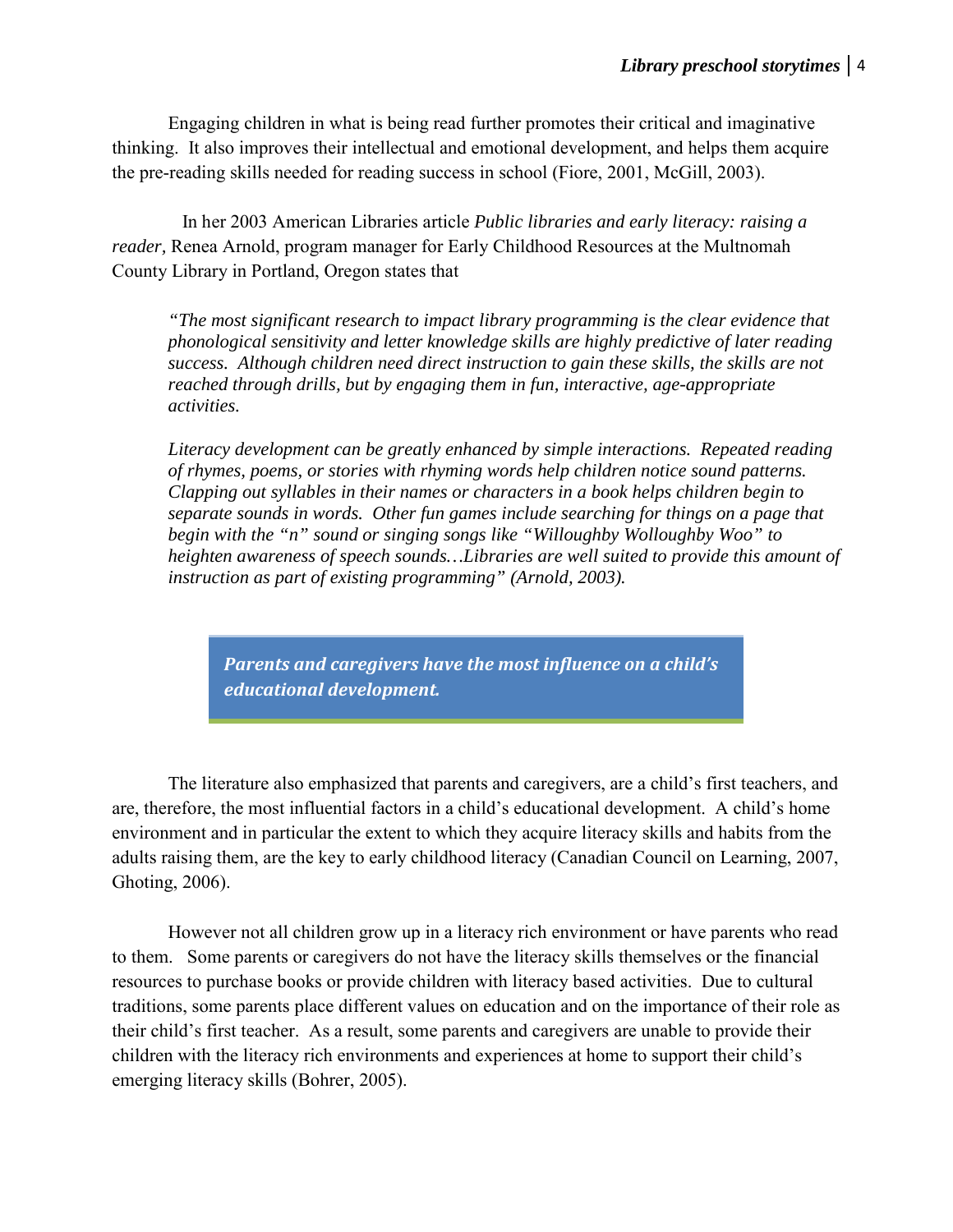Approximately one-third of North American children who enter kindergarten are not school-ready, and lack some of the skills needed for a successful learning experience. (Russ et al. 2007, Doherty, 2007). Ethnic children, and those from poorer families, are most at risk of entering school with less prior knowledge in literacy prerequisites. They are the children who are less likely to have children's books in their homes and are less likely to be read to frequently. Research has also shown that there is a 90% probability that a child will remain a poor reader at the end of the fourth grade if the child is a poor reader at the end of the first grade. Therefore, children who start school behind typically stay behind (Celano, 2001, Meyers, 2002, Rosenthal, 2004).

Public libraries are well suited to address the literacy needs of the entire family, from birth to grave. Public libraries can also act as economic equalizers in the community, offering free books and services to all ages, and providing literacy-rich opportunities to children who might otherwise miss out (Teale, 1999, Fiore, 2001, McGill, 2003, Bohrer, 2005, Martinez, 2007).

> *Public libraries have the greatest impact on literacy behaviours when they promote early literacy and model behaviours for parents and caregivers.*

Research shows that public libraries have a unique opportunity to promote school readiness through parental involvement by training the trainer. Libraries can help parents learn how to help their children develop literacy skills by providing training, information and support.

Elaine Meyer, Head, Children's and Teen Services, Phoenix Public Library, argued in her review of the Public Library Association's early literacy initiative, that librarians need to work with parents and caregivers to instil behaviours and practices that will allow them to enhance learning and literacy at home on a daily basis (Meyer, 2002).

Saroj Ghoting, program consultant with Every Child Ready to Read  $(a)$  your library, reiterated this belief. She stated that library programs for young children have neither the duration nor consistency of contact to have a permanent influence on their early literacy development. She argued that the library's important role is to promote early literacy, to explain it and to model behaviours for the parents and caregivers who are with the children every day (Ghoting, 2006).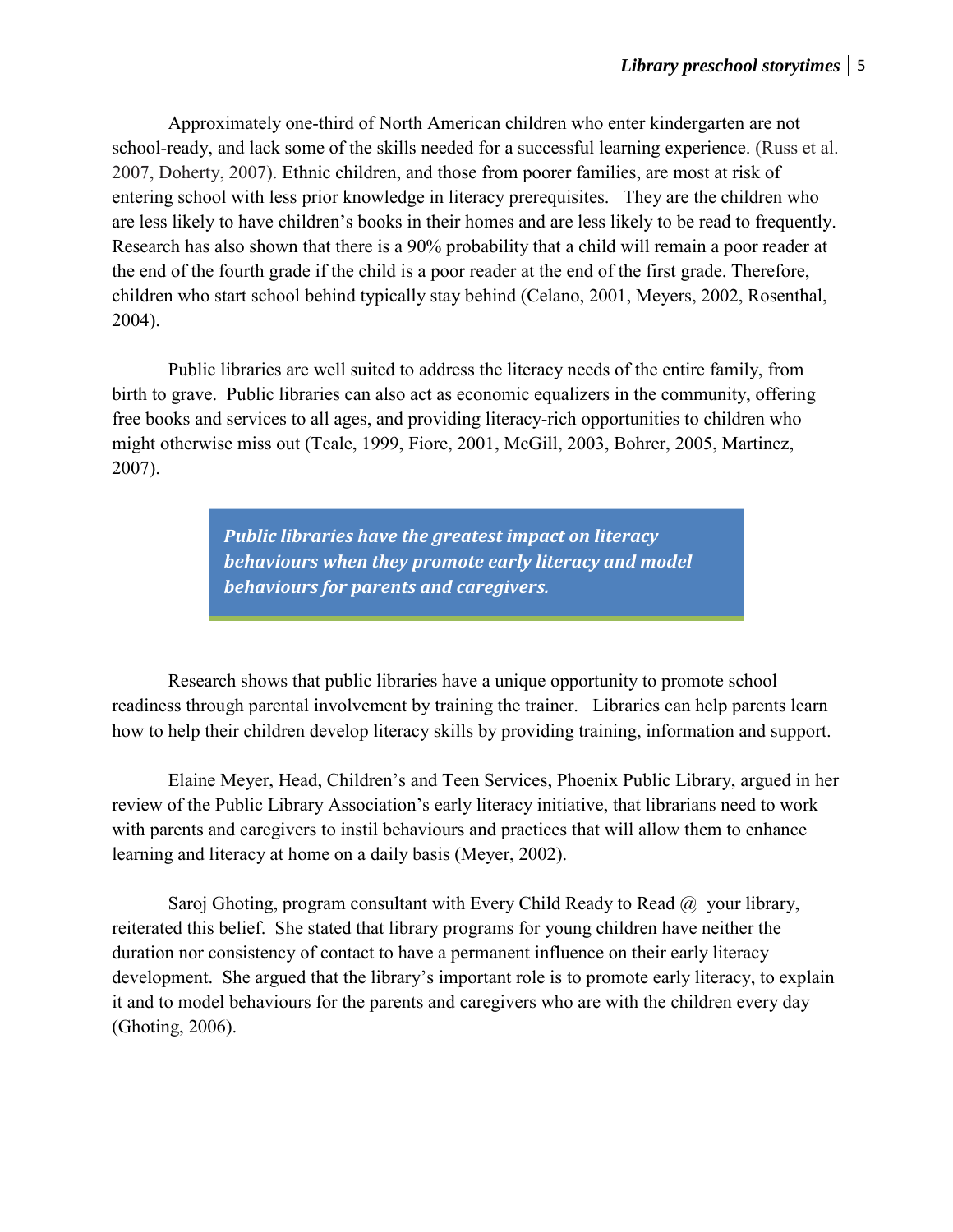*There are best practices for conducting early literacy programming.*

Best practices for early literacy programming in libraries have been established based on current education and library research. Research has shown that when best practices are followed, literacy behaviours are increased.

In 2000, the American Library Association and the National Institute of Child Health and Human Development (NICHD) of the National Institutes of Health, developed a partnership which led to the creation of the public library program Every Child Ready to Read  $\omega$ , your library.

The program consists of several workshops to inform parents of the research behind early literacy, and to teach parents how to help their children become readers. Children's librarians attend workshops to learn more about early literacy research, and how to conduct three agespecific classes for parents and caregivers of babies, toddlers, and preschoolers. They then provide parents and caregivers with enhanced, value added storytimes which include the latest research on reading development in easy-to-understand terms and incorporated practical, handson activities, using standardized scripts. Instead of just reading a story, or singing a song, the library staff explains to the parent the importance of reading and singing to children – how it allows them to learn new words, hear rhymes, clap syllables – all important for later reading success.

Results from a 2003 evaluation of the program by Sara Laughlin Associates, show that parents – of every age, educational background, income level, and ethnicity – who participated in the public library early literacy programs significantly increased their literacy behaviours. Increased literacy behaviours included sharing books, visiting the library, talking to their children and other literacy based activities such as introducing letters and word games to build vocabulary. Teen parents, low-education and low-income parents showed the most significant improvement in literacy behaviours following the program.

This is just one example of a successful family literacy initiative found in public libraries in Canada and the United States. Mother Goose on the Loose is another example of a best practices model based on current early literacy research.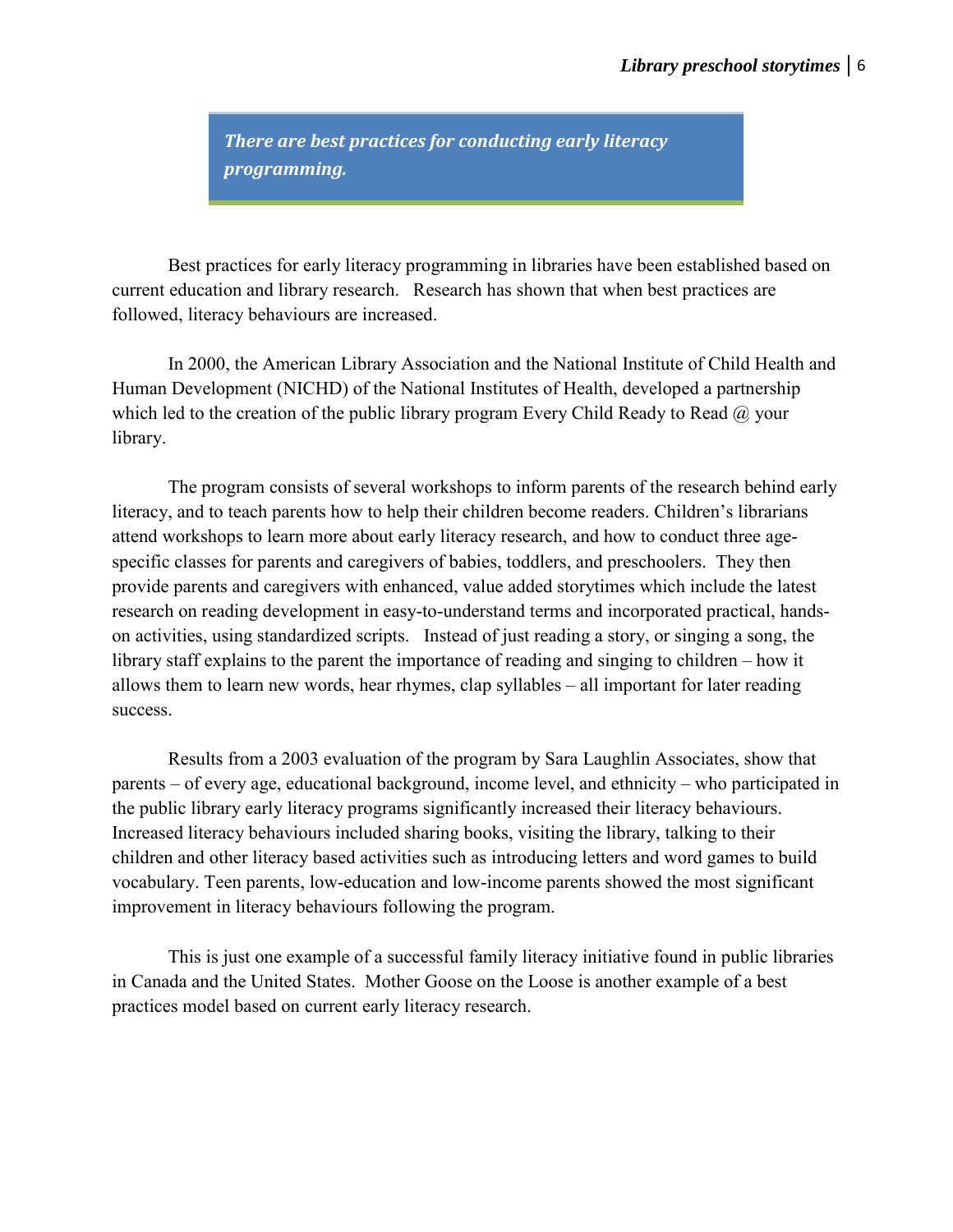*Training staff to provide meaningful literacy experiences based on current research can enhance library programming and increase literacy behaviours.* 

Public library storytimes tend to include a combination of books and book related activities such as songs, crafts, and puppets. However, a library staff's enthusiasm, educational background and materials available to them all influence the outcome of the program.

There is evidence in the literature that training library staff has a positive impact on literacy behaviours and library programming. In Martinez's 2007 study, *Partnering for reading readiness: a case study of Maryland public librarians,* she found that following the training, librarians were better able to select books and develop storytime programs that would promote the early literacy skills children needed to start school.

As one librarian stated:

*"Since the training, I have put more emphasis on stopping and asking questions, having children predict, mentioning the author and illustrator, and just going into more depth than just reading the books"* 

*Outreach is important for libraries to serve the increasing number of children unable to get to the public library.* 

To reach the growing number of children unable to regularly attend and benefit from library programming, the literature stated that it is necessary for libraries to take their programming into the communities to where the children are. This may include daycares, schools, community organizations or parks.

In Laughlin's 2003 study, Evaluation: Every Child Ready to Read  $\omega$  your library, she found that outreach was crucial to the success of the program. She stated that "both library staff and community partners reported that the training worked best when it was delivered at schools, Head Start centers, teen parent program sites, prisons, hospitals, and other community locations.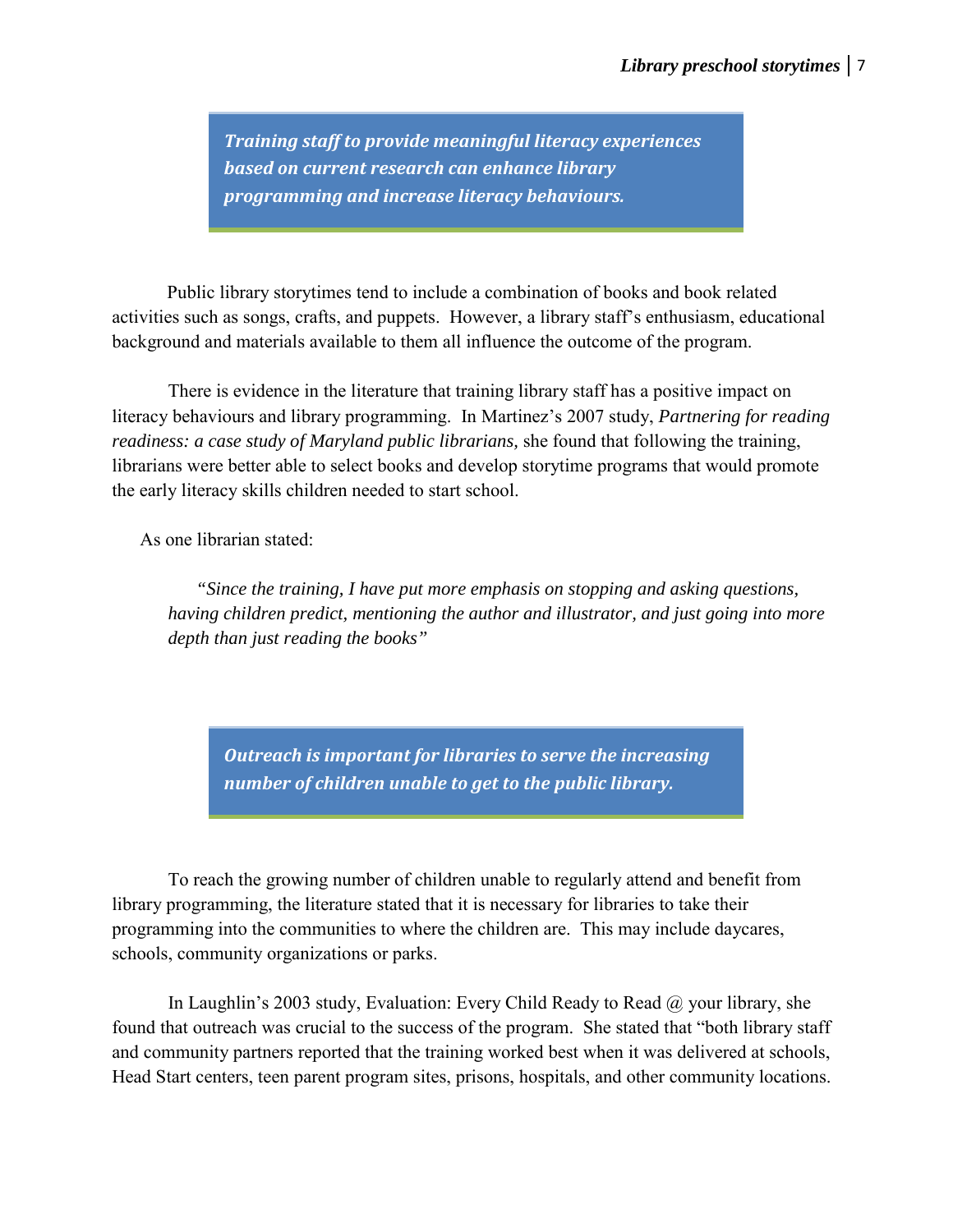Given the low use of the library reported in the intake interviews, it is likely that the libraries would not have reached the target audience any other way" (Laughlin, 2003).

#### *PRACTICAL APPLICATIONS OF THE RESEARCH*

Research has shown that library storytimes can make a difference! Public libraries do have an important role to play in helping parents prepare their children be ready learn when they enter school. However, in order to provide the best service possible for the preschoolers, it is necessary to consider the recent education and library literature and develop best practices based on these findings.

 We know that children begin to acquire pre-reading skills from birth. We know that reading to children, talking to them and introducing them to the wonder of the world around them will help in their literacy development. We also know that storytimes provide opportunities for children to interact with one another, engage in dramatic play, learn new words and concepts, and help to gradually increase their attention spans. These are all important for later school success.

 What public librarians need to do is grasp the opportunity to become literacy leaders in their communities by not only creating the best children's programming that they can based on current literature findings, but also by promoting their services and telling parents that public libraries can help them prepare their child for school!

To create the best programming possible, the following recommendations should be considered:

- 1. Develop best practices for children's programming based on early literacy research.
- 2. Develop partnerships with schools, daycares and other organizations interested in literacy to promote library services.
- 3. Encourage staff to pursue training in early childhood development and literacy by providing opportunities such as the American Library Association's Every Child Ready to Read @ your library workshops, or by providing other learning opportunities or funding to staff.
- 4. Explain to staff the importance of their teaching role, and encourage them to provide storytimes based on current research on brain development.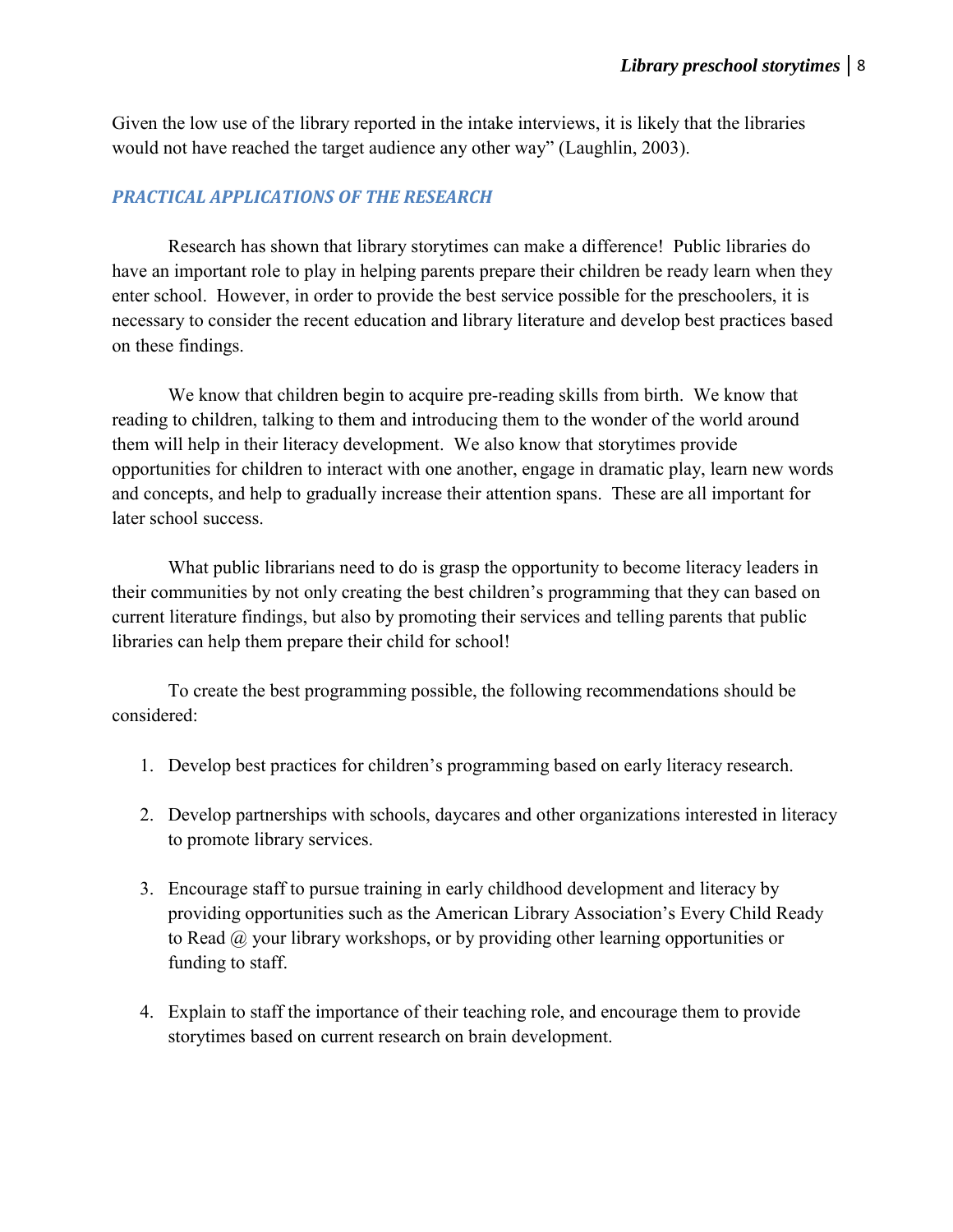- 5. Encourage staff to provide workshops for parents to share ideas about current research on brain development and provide examples of how to help parents develop the literacy skills of their child.
- 6. Encourage staff to model reading behaviours for parents how to sit, share books and interact with a child – how to ask questions, how to select books, how to make visits to the library fun for the whole family.
- 7. Provide plenty of opportunities for families to experience literacy together family literacy events, family literacy programming, word games, puzzles, age appropriate booklists, tips for literacy at home, song sheets, tutoring programs, summer reading programs (for kids and adults), contests, websites, etc.
- 8. Go into the community. If public libraries only serve those who come into the library, they are "preaching to the choir". These families already know the importance of literacy. To really have an impact, public libraries must go into the community to reach the families who do not go to the library.

#### *CONCLUSION*

Librarians are in their own way teachers – perhaps not so much in teaching children the mechanics of how to read, but in teaching children how to love to read. By making literacy fun, they set the early literacy foundations needed for reading success. Public libraries have a very important role to play in helping children develop the pre-reading literacy skills they need to be ready for school. By training library staff in best practices for planning and delivering preschool storytimes, public libraries can and will make a difference.

Betsy Diamant-Cohen, Children's Programming Specialist at the Enoch Pratt Free Library in Baltimore, Maryland, states that public libraries "offer positive environments and nurturing settings that prepare preschool children for more structured learning situations" (Diamant-Cohen, 2007). By attending library programs on a regular basis, the child can develop the skills of listening, asking questions, taking turns, following instructions, and other important social skills required by the time they enter school.

Public library storytimes are so much more than just the reading of books. They are the planting of seeds for lifelong learning, the awakening of imagination, and the widening of mind and spirit.

\*Research for this report was conducted by the author during a project initiated by the Provincial and Territorial Public Libraries Council (PTPLC) in Canada.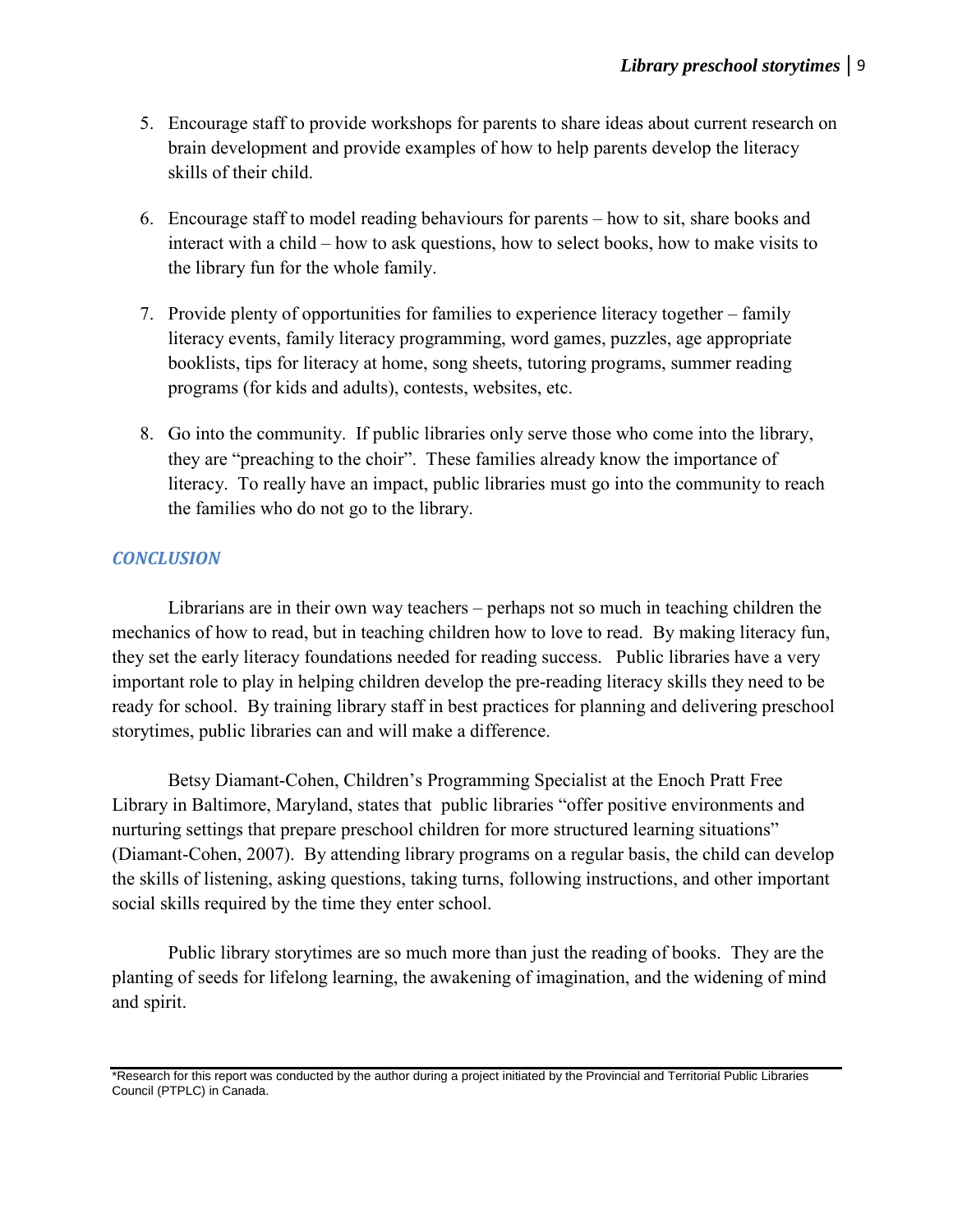## *How libraries can promote the 6 pre-reading skills through preschool storytimes*

- *Print motivation* thinking that books and reading are fun
	- make storytimes fun by being creative and enthusiastic
	- vary programs using a variety of activities and story formats
	- invite guests with special interests or skills
	- create interactive storytimes where children can take part
- *Vocabulary* knowing the names of things
	- $\blacksquare$  talk, talk, talk and listen twice as much
	- help children know that they and their opinions are valued
	- **ask questions, encourage discussions**
	- **u** introduce new words and concepts and encourage children to use them
	- use descriptive language
	- challenge children with both fiction and non-fiction
	- read, read, read
- *Print awareness* recognizing print and understanding how books work
	- use big books and point to words as the story is read to show left to right directionality as well as connections between words and sounds
	- Explain the format of a book cover, title, author, illustrator, dedication page
	- show children and parents how to hold and share a book together
	- **Perovide parents with handouts for rhymes, fingerplays and songs so they can** practice at home
	- label everything and then point out words in the library
	- have children write their own stories by dictating sentences while you write them on a white board
- *Letter knowledge* understanding that each letter has its own name and sounds
	- Supply magnetic alphabet letters or games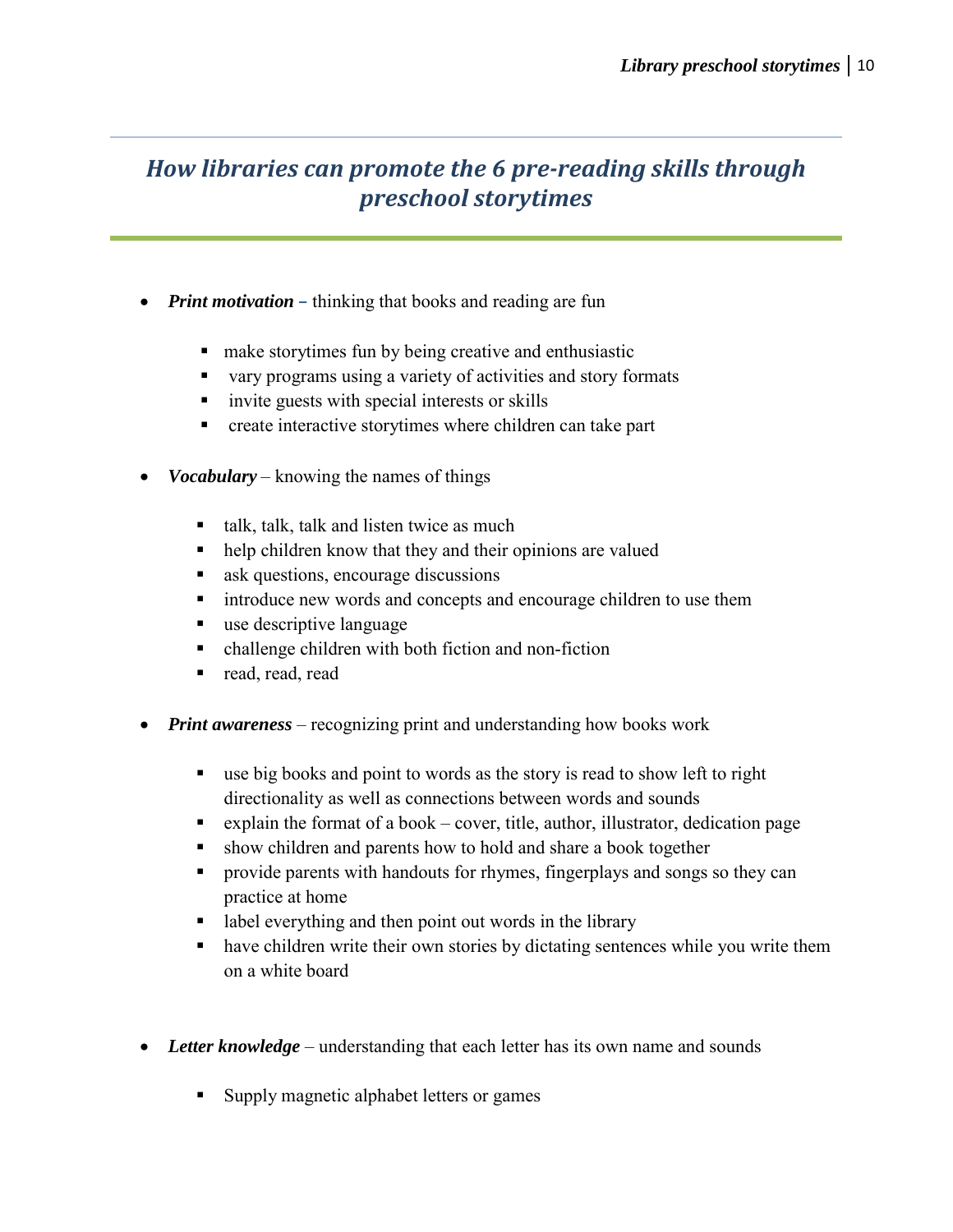- Sing alphabet songs
- Have posters and writing tools so children can visualize letters and begin to make them
- Use alphabet books
- **Encourage children to print their own names on nametags**
- *Narrative skills* being able to tell stories and describe things
	- **Provide puppets, costumes, toys or flannel boards so children can create their own** stories or act out stories shared during storytime
	- Encourage children to tell you what they think the story will be about or, ask for a review of what happened in the story.
- *Phonological awareness* being able to recognize and play with the smaller sounds that make up words.
	- Play with words, rhymes, songs, poetry
	- Read books that have rhythm and rhyming words
	- **Example 1** Leave out rhyming words in a story and have children fill in the blanks
	- Clap syllables in words and songs
	- Emphasize particular letters or sounds in stories or activities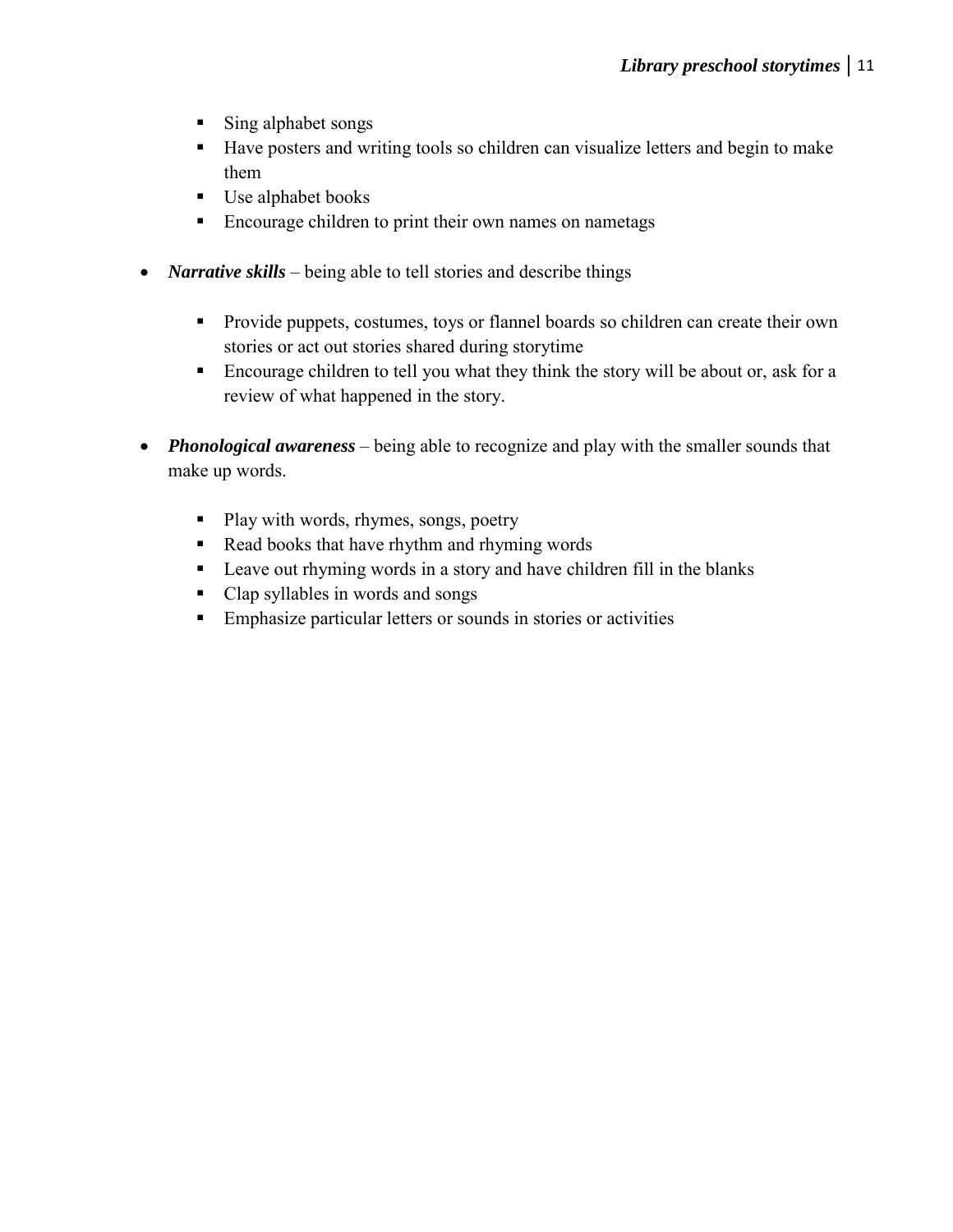## *Bibliography*

- Arnold, R. (2003). Public libraries and early literacy: raising a reader: ALA's Preschool Literacy Initiative educates librarians on how to play a role in teaching reading to children. *American Libraries,* 34(8), 49-51.
- Bohrer, C. N. (2005). Libraries as early literacy centers. *Public Libraries.* 44(3), 127, 132.
- Bredekamp, S. (1997). Developmentally appropriate practice in early childhood programs. Rev. ed. Washington, DC: National Association for the Education of Young Children.
- Cahill, M. (2004). Meeting the early literacy needs of children through preschool outreach storytime programs. *Knowledge Quest.* 33(2), 61-62.

Canadian Council on Learning (2007). Report on the state of early childhood learning in Canada. *Report on Learning in Canada 2007*. Ottawa.

- Celano, D., & Neuman, S. (2001). The role of public libraries in children's literacy development, an evaluation report. University of Michigan; Pennsylvania Library Association.
- Daimant-Cohen, B. (2007). First day of class: the public library's role in "school readiness". *Children and Libraries.* 5(1), 40-48.
- Daimant-Cohen, B. (2004). Mother Goose on the loose: applying brain research to early childhood programs in the public library. *Public Libraries*. 43(1), 41-45.
- Daimant-Cohen, B., Riordan, E., & Wade, R. (2004). Make way for dendrites: how brain research can impact children's programming. *Children and Libraries.* 2(1), 12-20.
- Doherty, G. (2007). School-readiness: the crucial foundation for life. Presentation at the Learning Partnership's *Partners in Action: Early Years Conference*, Toronto, January 26, 2007. Retrieved July 4, 2008 from [http://www.thelearningpartnership.ca/early\\_years/Dr.Doherty\\_2007.pdf](http://www.thelearningpartnership.ca/early_years/Dr.Doherty_2007.pdf)
- Fader, E. [2003]. How storytimes for preschool children can incorporate current research. Retrieved July 17, 2008 from [http://www.ala.org/ala/alsc/ECRR/ecrrinpractice/storytimeapplications/researchinstorytime](http://www.ala.org/ala/alsc/ECRR/ecrrinpractice/storytimeapplications/researchinstorytime/ResearchinStorytime.pdf) [/ResearchinStorytime.pdf](http://www.ala.org/ala/alsc/ECRR/ecrrinpractice/storytimeapplications/researchinstorytime/ResearchinStorytime.pdf)
- Fiore. C. (2001). Early literacy activities in the USA. In: Libraries and Librarians: Making a Difference in the Knowledge Age. Council and General Conference: Conference Programme and Proceedings (67th, Boston, MA, August 16-25, 2001). Retrieved July 12, 2008 from<http://www.ifla.org/IV/ifla67/papers/079-162e.pdf>
- Ghoting, S. N., & Martin-Díaz, P. (2006). Early literacy storytimes @ your library: partnering with caregivers for success. Chicago: American Library Association.
- Henry, L.A. et al. (2004). Case technologies to enhance literacy learning: a new model for early literacy teacher preparation. *Knowledge Quest* 33(2), 26-29.
- Herb, S. (2001). Preschool education through public libraries. *School Library Media Research 4.*  Retrieved July 5, 2008 from